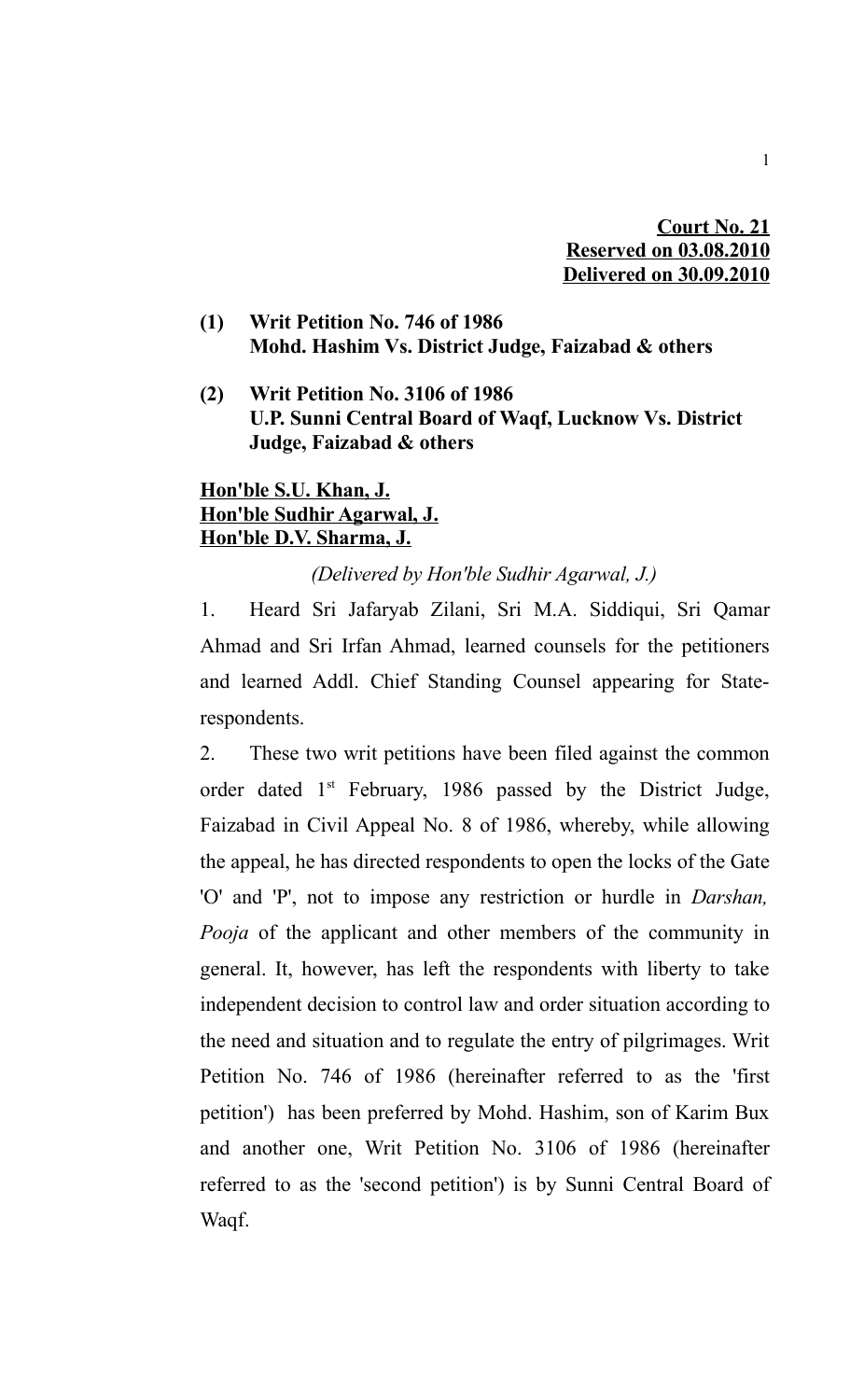3. The genesis of dispute is in age old confrontation between the members of two communities at Ayodhya relating to a site, which the Muslims claim to be a Mosque (Babari Masjid) while Hindus claim it to be the site of birthplace of Lord Rama. It appears that a suit was filed by One Gopal Singh Visharad, being Suit No. 2 of 1950, in the Court of Civil Judge, Faizabad wherein an interim order was passed on  $16<sup>th</sup>$  January, 1950 directing the parties to maintain *status quo* and the defendants in the suit were restrained from interfering in the *Pooja, Darshan* and worship of idols at the site in dispute. It further appears that earlier a first information report was lodged on 23rd December, 1949 by a Police Constable that in the night of  $22<sup>nd</sup>/23<sup>rd</sup>$  December, 1949, idols were kept in the building of the alleged mosque and a lot of Hindu people gathered and started worship which was likely to disturb the public tranquility. The district administration immediately took preventive measures so much so that the City Magistrate on 29<sup>th</sup> December, 1949 passed a preliminary order under Section 145 Cr.P.C. attaching the building as well as *Sehan* in front thereof divided by a partition wall. The partition wall had two gates which were directed to be locked and the possession of the attached property was handed over to a Receiver, Sri Priya Dutt Ram. The said attachment and charge of the property under attachment with the Receiver continued after the interim injunction order granted by the Civil Judge who also directed the City Magistrate and Receiver to ensure regular *Pooja* of the idols inside the disputed structure.

4. It appears that on  $25<sup>th</sup>$  January, 1986, an application was filed before the Munshif, Faizabad in Regular Suit No. 2 of 1950 praying for issuing a direction for opening the locks of Gate 'O' and 'P' so that the people may have *Darshan* of idols without any obstruction.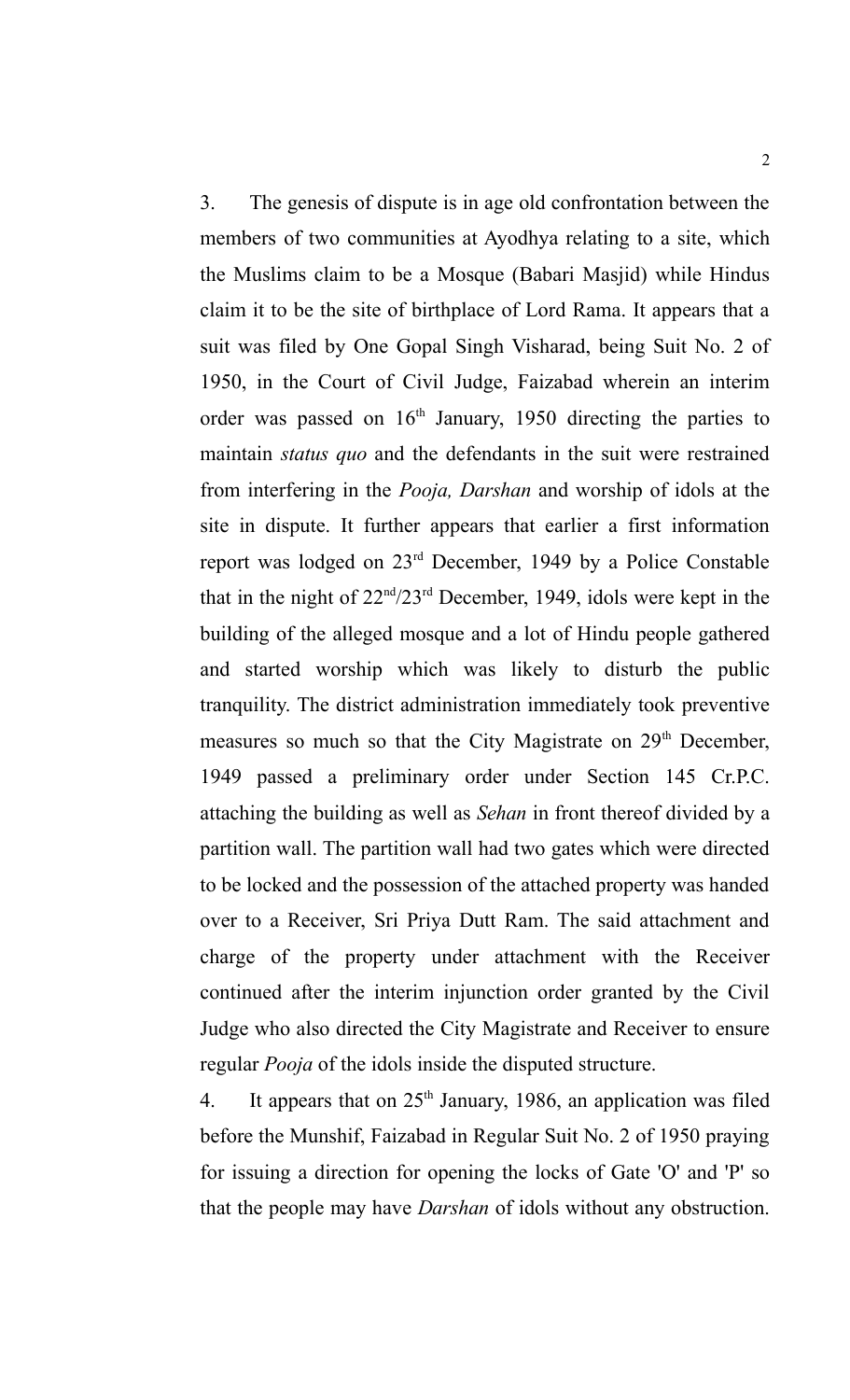The learned Munshif passed order on  $28<sup>th</sup>$  January, 1986 observing that the record of the leading case being in the High Court, no order can be passed. He, however, directed that the application be put up for further orders on the date fixed.

5. It is this order whereagainst appeal no. 8 of 1986 was filed by the applicant Umesh Chandra Pandey whereupon the impugned order was passed by the learned District Judge.

6. Entertaining the first writ petition, on  $3<sup>rd</sup>$  February, 1986 Hon'ble Brijesh Kumar, J. (as His Lordship then was), while issuing notices to the respondents, passed an interim order to the effect that until further orders of the Court, nature of the property in question, as existing on that date, shall not be changed.

7. The writ petition is pending for the last more than 24 years. This is really unfortunate that these writ petitions could not have been heard and decided for the last 24 years. In the meantime, much water has flown, inasmuch, the original suit pending in the Court of Civil Judge (Junior Division), i.e., Munshif at Faizabad, along with some other suits were transferred to this Court by order dated  $10<sup>th</sup>$ July, 1986 and, thereafter a Special Bench of three Judges was constituted to hear and decide all these suits. Several attempts were made at various levels to pursue the parties for an amicable settlement of dispute which had charged the otherwise calm and peace of the country on the lines of religious fervor and emotions so much so that even the building in dispute was demolished on an unfortunate but eventful day of  $6<sup>th</sup>$  December, 1992, in a most barbaric and shameful manner, ignoring the fact that the Court at the highest level in the State as well as even the Apex Court were seized of the matter in one or the other manner and were trying to settle the issue earnestly and with due seriousness.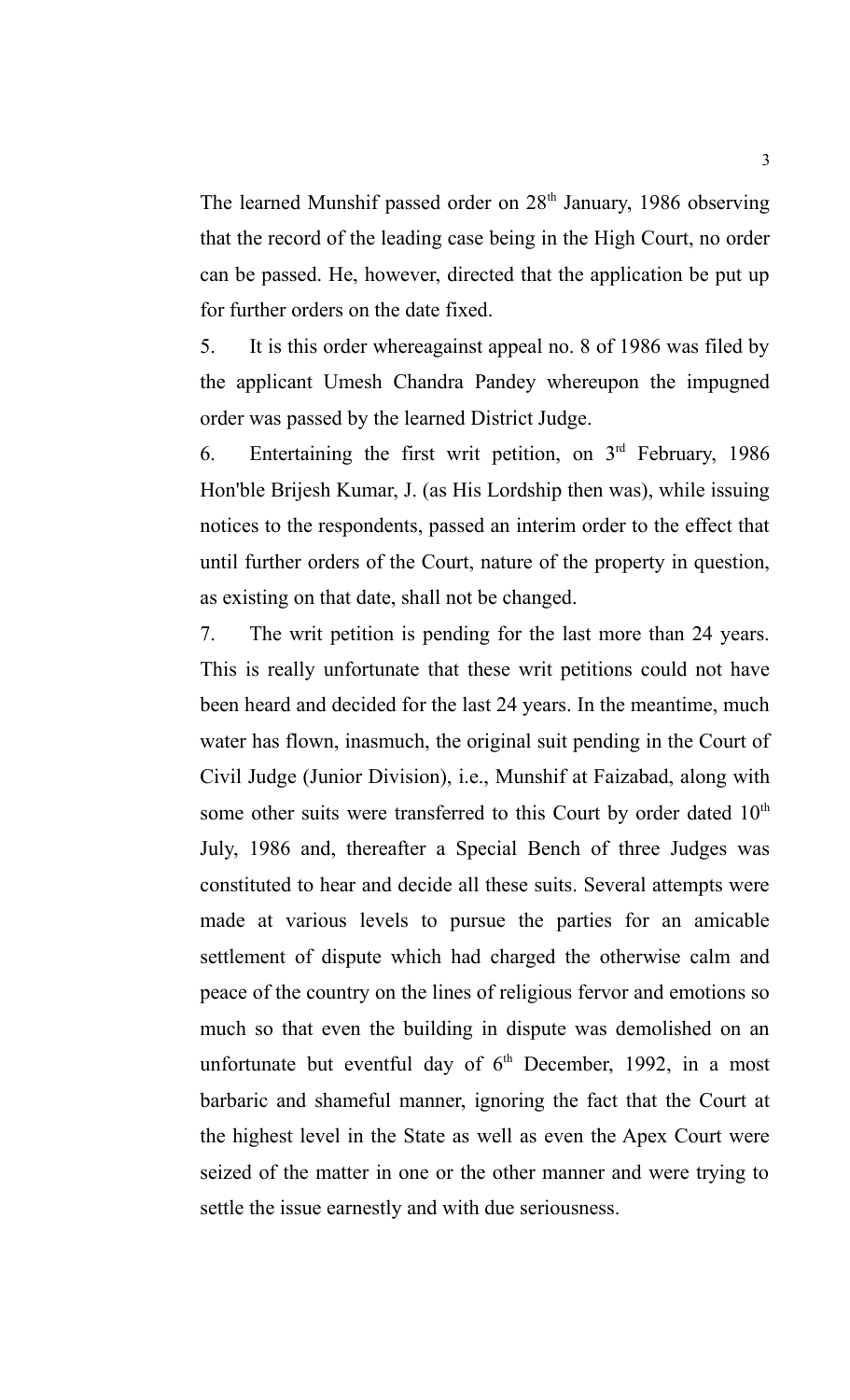8. It is also worthy to mention at this stage that after recording of evidence etc. the final hearing of all these suits, including the suit in question wherein the impugned order has been passed, was going on and finally the judgment was reserved on  $26<sup>th</sup>$  July, 2010.

9. Sri Jilani, learned counsel for the petitioners, vehemently contended that the manner in which the learned District Judge has passed the impugned order, that too on an application of a stranger, who was not even a party in the suit. without affording any opportunity to the petitioners, is wholly illegal and amounts to the grossest error on his part. Therefore, this Court should decide these writ petitions on merits considering his submissions.

10. It is no doubt true that this Court, whenever finds a wholly illegal order, which has been passed by a subordinate Court, never hesitate in exercising its power to set the things right, but we also cannot be oblivious of the fact that the order, impugned in these writ petitions, is an interlocutory order and, for whatever reason, lived its life for the last 24 years. The interlocutory order cannot claim a life beyond the original proceedings wherein such an order has been passed. Since the original suit wherein the interlocutory order was passed, itself has been decided by us today, we do not find it expedient to issue a futile writ in a matter which has rendered infructuous as a result of final adjudication of the original suit itself wherein the impugned order (interlocutory order) was passed.

11. We, therefore, refrain ourselves from expressing any opinion on the merits of the matter and, in the changed facts and circumstances of the case, and particularly considering the fact that the Original Suit No. 2 of 1950 (now numbered as Other Original Suit No. 1 of 1989) itself has been decided finally by us vide judgment of date, we do not find any occasion to pass any further